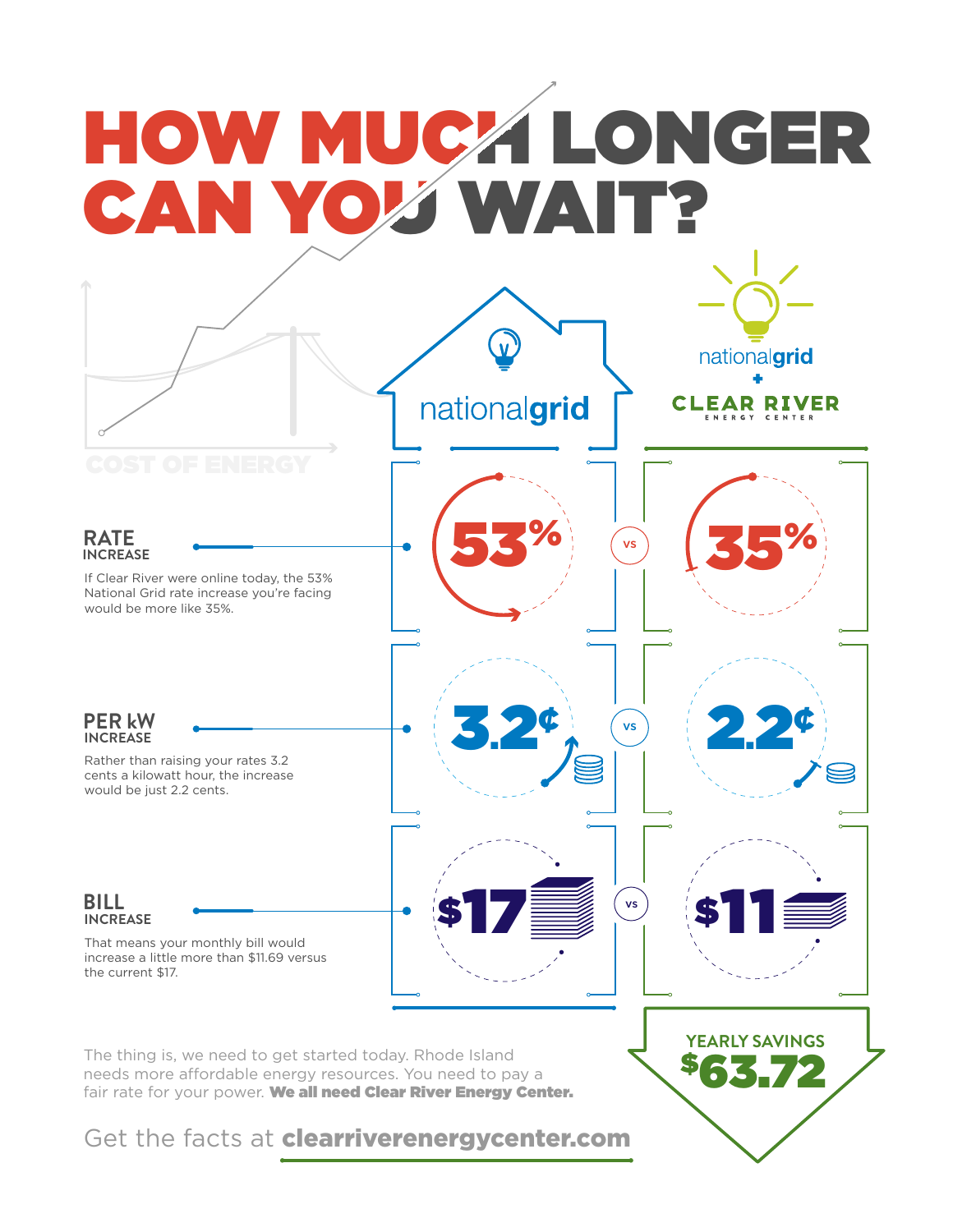### POWERLESS

I AM

I will not just sit back and watch my electric bill more than double.

I am not going to let short sighted, not-in-my-backyard people speak for me, hurting both my wallet and my state.

I've done the hard work, the research. I know that Rhode Island pays the second highest electric rates in the continental US. I know that New England's electric grid is facing a 10,000 megawatt shortfall, and our rates will continue to rise if we don't find new, cleaner, more efficient energy options.

I support the Clear River Energy Center.

**Rhode Islanders** for Affordable Energy

I am not powerless against the rising cost of electricity. Are you?

**RI AFFORDABLE ENERGY.com**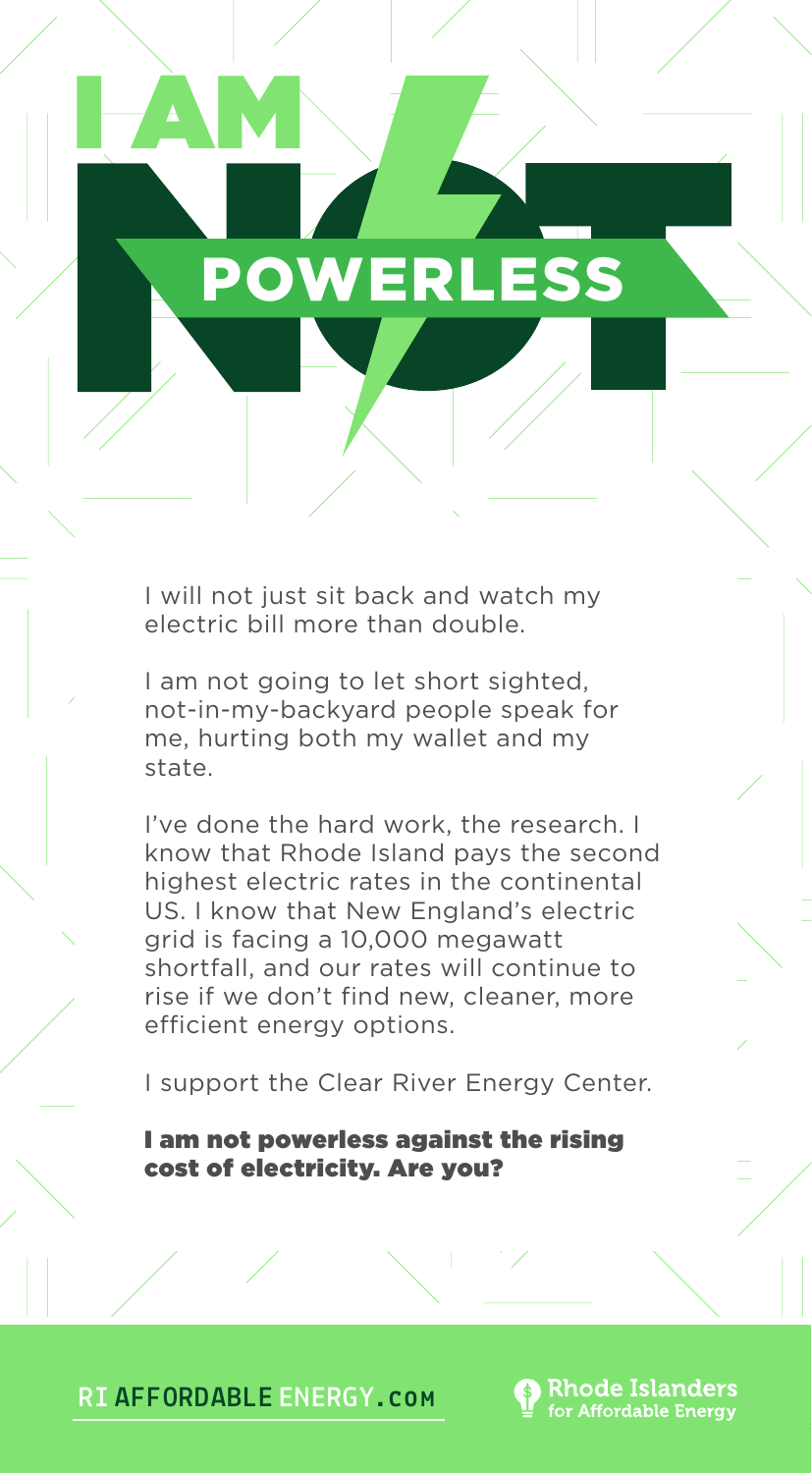



I AM NOT POWERLESS AGAINST THE RISING COST OF ELECTRICITY. **ARE YOU?**

### **I SUPPORT THE**  $\qquad$ **CLEAR RIVER** ENERGY CENTER

**RI AFFORDABLE ENERGY.com**